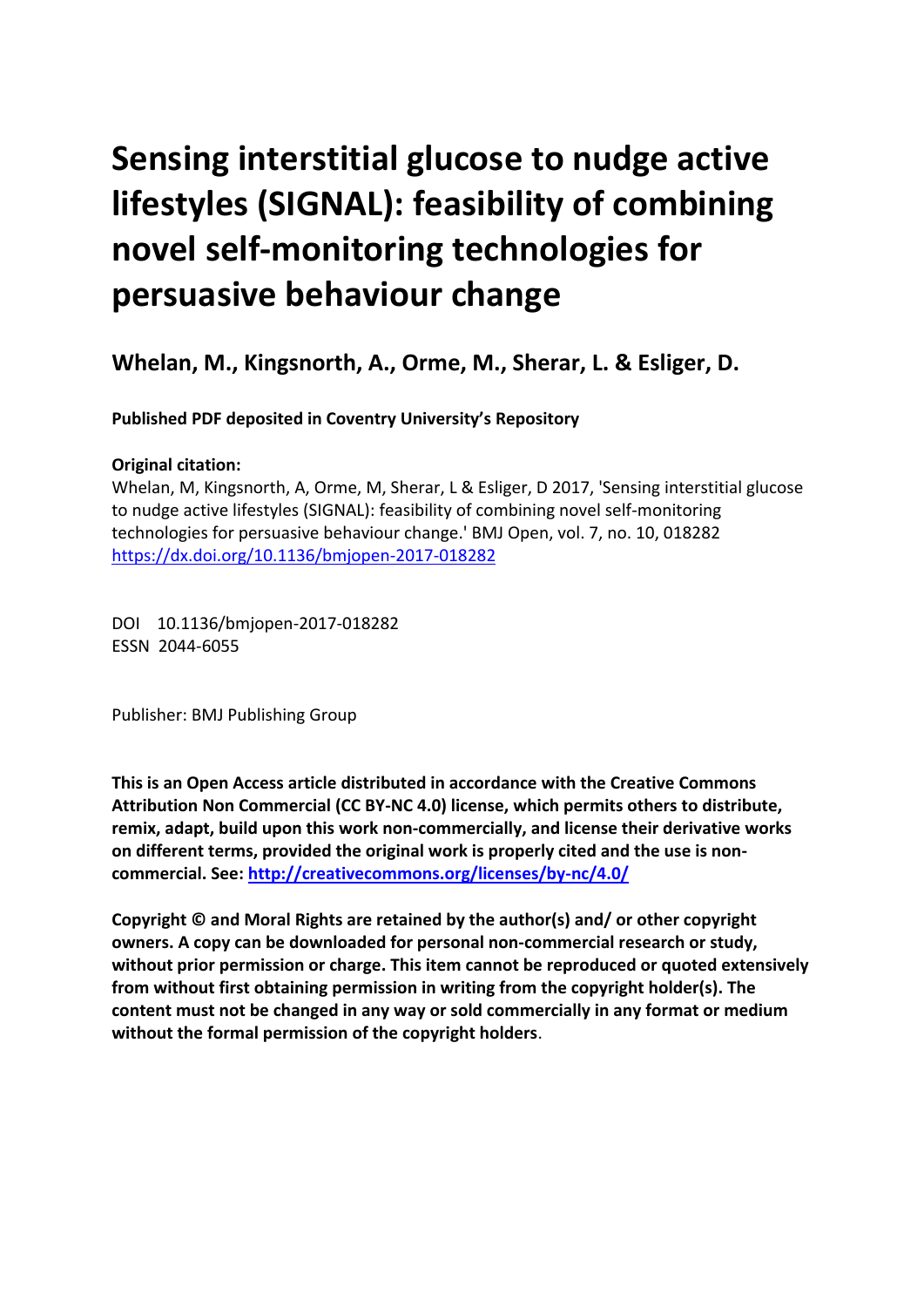# **BMJ Open Sensing interstitial glucose to nudge active lifestyles (SIGNAL): feasibility of combining novel self-monitoring technologies for persuasive behaviour change**

Maxine E Whelan,<sup>1,2</sup> Andrew P Kingsnorth,<sup>1,2</sup> Mark W Orme,<sup>3</sup> Lauren B Sherar,<sup>1,2,4</sup> Dale W Esliger<sup>1,2,4</sup>

#### **To cite:** Whelan ME,

Kingsnorth AP, Orme MW, *et al*. Sensing interstitial glucose to nudge active lifestyles (SIGNAL): feasibility of combining novel self-monitoring technologies for persuasive behaviour change. *BMJ Open*  2017;7:e018282. doi:10.1136/ bmjopen-2017-018282

 the journal online [\(http://dx.doi.](http://dx.doi.org/10.1136/bmjopen-2017-018282) [org/10.1136/bmjopen-2017-](http://dx.doi.org/10.1136/bmjopen-2017-018282) ► Prepublication history and additional material for this paper are available online. To view these fles, please visit [018282\)](http://dx.doi.org/10.1136/bmjopen-2017-018282).

Received 19 June 2017 Revised 31 August 2017 Accepted 1 September 2017



1 National Centre for Sport and Exercise Medicine, Loughborough University, Loughborough, Leicestershire, UK

<sup>2</sup>School of Sport, Exercise and Health Sciences, Loughborough University, Loughborough, Leicestershire, UK 3 Centre for Exercise and Rehabilitation Science, NIHR Leicester Biomedical Research Centre—Respiratory, Glenfield Hospital, Leicester, Leicestershire, UK 4 NIHR Leicester Biomedical Research Centre—Lifestyle, Leicester, Leicestershire, UK

# correspondence to Maxine E Whelan;

m.e.whelan@lboro.ac.uk

## **ABSTRACT**

Introduction Increasing physical activity (PA) reduces the risk of developing diabetes, highlighting the role of preventive medicine approaches. Changing lifestyle behaviours is difficult and is often predicated on the assumption that individuals are willing to change their lifestyles today to reduce the risk of developing disease years or even decades later. The self-monitoring technologies tested in this study will present PA feedback in real time, parallel with acute physiological data. Presenting the immediate health benefits of being more physically active may help enact change by observing the immediate consequences of that behaviour. The present study aims to assess user engagement with the selfmonitoring technologies in individuals at moderate-to-high risk of developing type 2 diabetes.

Methods and analysis 45 individuals with a moderateto-high risk, aged ≥40 years old and using a compatible smartphone, will be invited to take part in a 7-week protocol. Following 1 week of baseline measurements, participants will be randomised into one of three groups: group 1— glucose feedback followed by biobehavioural feedback (glucose plus PA); group 2—PA feedback followed by biobehavioural feedback; group 3-biobehavioural feedback. A PA monitor and a flash glucose monitor will be deployed during the intervention. Participants will wear both devices throughout the intervention but blinded to feedback depending on group allocation. The primary outcome is the level of participant engagement and will be assessed by device use and smartphone usage. Feasibility will be assessed by the practicality of the technology and screening for diabetes risk. Semistructured interviews will be conducted to explore participant experiences using the technologies. Trial registration number <ISRCTN17545949>. Registered on 15/05/2017.

## **INTRODUCTION**

There is widespread concern regarding the increasing prevalence of non-communicable diseases such as type  $2$  diabetes.<sup>1</sup> Type 2 diabetes currently imposes an annual cost

## strengths and limitations of this study

- ► The study will present real-time biological and behavioural information to participants using wearable technologies; a novel concept which has not been used in physical activity research.
- $\blacktriangleright$  The study will be the first to deploy flash glucose monitors to people at risk of developing type 2 diabetes.
- $\blacktriangleright$  A validated survey will be used to identify individuals at moderate-to-high risk of developing type 2 diabetes, among which we expect a proportion to have pre-diabetes.
- ► While the duration of the intervention (six continuous weeks) will permit the examination of change in engagement over time, the absence of additional follow-ups prevents the assessment of long-term use engagement and behaviour change maintenance.
- ► Cost-effectiveness analysis will not be undertaken in this study.

of £23.7 bn through its associated complica-tions<sup>[2](#page-9-1)</sup>; however, this cost is likely to rise as it is projected to directly impact 592million individuals worldwide by  $2035$ .<sup>3</sup> Another imposing challenge is the proportion of the population living with undiagnosed diabetes (current prevalence estimated at  $45.8\%$ <sup>4</sup>; which is possibly, in part, attributable to its asymptomatic state prior to the presentation of complications. Regardless of diagnosis status, preventing the development of type 2 diabetes is an international priority moving forward.<sup>5</sup> Pre-diabetes, categorised as either impaired fasting glucose or impaired glucose tolerance represents abnormal glucose homoeostasis and is placed between diabetes and normal regulation. Impaired fasting glucose has been defined as elevated fasting plasma glucose (100–126mg/ dL) while impaired glucose tolerance is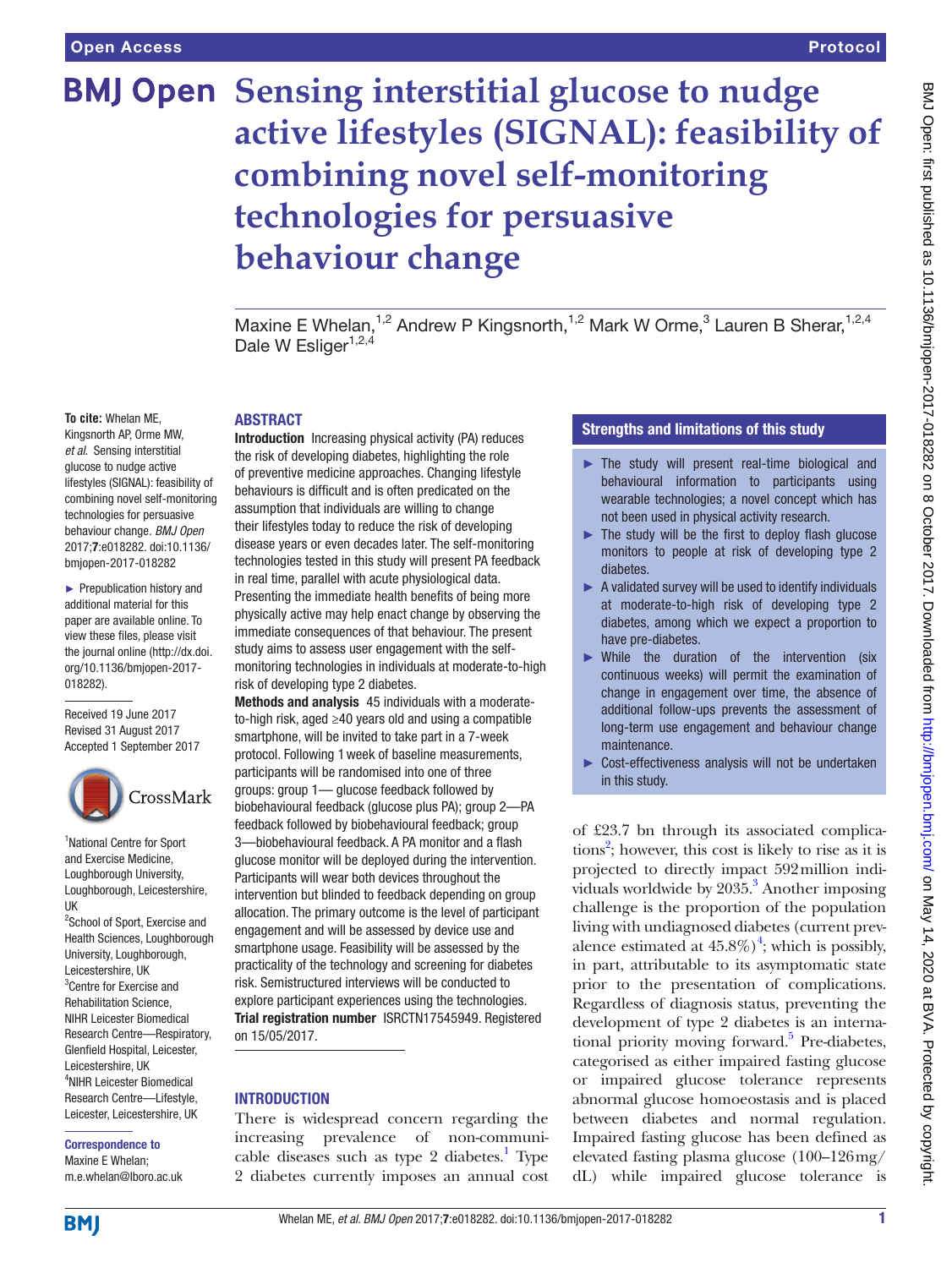tration (140–199mg/dL) following intake of a 75g glucose Health Service (NHS) Five Year Forward plan.<sup>15</sup> The characterised by an elevated 2-hour plasma glucose concenload.<sup>6</sup> One in seven adults have impaired glucose regulation<sup>7</sup> and, compared with individuals living with normal-circulating glucose levels, individual with pre-diabetes are  $5$  to  $10$  times more likely to develop type  $2$  diabetes<sup>[8](#page-9-7)</sup> with 5%–10% of people becoming diabetic annually.<sup>[9](#page-9-8)</sup> Diabetes is projected to be  $\overline{1}$  of 10 leading causes of death worldwide<sup>10</sup>; thus, identification and prevention are crucial for early intervention. A lack of physical activity is considered one of the major risk factors for non-communicable diseases and is comparable to the ill-effects of obesity<sup>11</sup> and smoking<sup>[12](#page-9-11)</sup> individually. Given that physical inactivity, where insufficient levels of physical activity are achieved, is attributed to an estimated  $7\%$  of type 2 diabetes cases,  $^{13}$  $^{13}$  $^{13}$  it is an important modifiable lifestyle behaviour to target. With the prevalence of impaired fasting glucose doubling in individuals at 40–59 years and remaining consistent beyond 60 years,  $^{14}$  $^{14}$  $^{14}$ targeting efforts towards specific age cohorts is crucial. Individuals with abnormal glucose homoeostasis are referred onto community-based lifestyle behaviour programmes such as The Healthier You: National Diabetes Prevention Programme (NDPP). Initiated in 2016, the programme aims to roll out nationally by 2020 as part of the National present study intends to implement a community screening approach, monitor participant retention and to investigate whether self-monitoring technologies providing feedback about physical activity and interstitial glucose levels play a role in the prevention pathway (which may be amenable to the NDPP framework).

With increasing recognition towards the integration of technology into usual care pathways (ie, emergence of NHS Digital), it is a crucial time to consider how technologies could contribute to the management of chronic diseases. Given recent consumer interest, $16$  wearable technologies permit people to self-monitor behaviour and health. Gardner and  $\text{colleagues}^{17}$  reviewed behavioural interventions and identified self-monitoring of behaviour as a particularly promising behaviour change technique. Similarly, continuous glucose monitoring technology has shown promise for longer term physiological outcomes (including glycated haemoglobin  $(HbA1c)$ ,<sup>18</sup> supporting the suggestion that more frequent engagement leads to better health outcomes.<sup>[19](#page-9-18)</sup> Self-monitoring of both behaviour and outcomes are listed within the taxonomy alongside 91 other ingredients (ie, feedback and goal setting) in behavioural interventions.<sup>[20](#page-9-19)</sup> As well as delivering key behaviour change techniques, self-monitoring technologies also support Control Theory.<sup>21</sup> More specifically, people are presented with information about a present state via feedback (eg, 9000 steps) and are often provided a set goal to achieve (ie, 10000 steps). Equipped with this information, people may make efforts to achieve the goal or desired outcome (ie, ≥10000 steps) because they have been informed how they are performing relative to it. The majority of research to date has focused on the deployment of technologies to self-mon-itor movement behaviours<sup>22</sup> or specific health markers<sup>[23](#page-9-22)</sup>

in isolation. Although these approaches have shown to be beneficial to behaviour change in the short term, most user engagement is not sustained beyond 6months.<sup>24</sup> Despite research conducted on short-term improvements, it is not yet clear whether results are sustained with prolonged use.<sup>25 26</sup> However, the rationale is that when provided with information about their current levels of activity, people may feel motivated to improve their behaviour.

 change techniques such as self-monitoring, goal setting and With a view to sustaining the 'honeymoon period' of technology-bolstered behaviour change, a logical next step would be to deploy wearable technologies in combination. For example, studies investigating the acute effects of brief physical activity bouts or interruptions to prolonged sedentary behaviour on glucose levels in controlled settings have found reductions in postprandial glucose as a result of increased movement.<sup>27–30</sup> As a result, the present study proposes that delivering behavioural and physiological feedback in parallel may be more persuasive rather than when delivered in isolation. This approach may offer a platform for people to self-educate themselves about the relationship between movement and acute health status (ie, walking after a meal leads to marked reductions in glucose levels); which may help sustain engagement with self-monitoring technologies. With ongoing developments, technologies such as flash glucose monitoring offer a wealth of information to users without the need for invasive fingerprick samples; offering a useful tool for individuals without diabetes (who are not accustomed to regular fingerprick blood samples). $31$  To date, an important limitation of the efforts to encourage people to be more physically active has been the assumption that we are willing to change our lifestyles today to reduce our risk of developing disease years or even decades later. Implementing specific behaviour feedback, $20$  wearable devices could empower individuals to manage their health through a change in behaviour by recognising movement patterns and observing influences on health. Building on previous findings which observed greater levels of brain activation in response to personalised glucose-related information (over behavioural information) (Whelan *et al*, submitted), the present study aims to examine the role of providing novel self-monitoring technologies presenting biobehavioural feedback in those living at moderate-to-high risk of type 2 diabetes.

#### AIMs And objectIves Primary aim

The primary aim of this study is to investigate participant engagement using self-monitoring technologies for physical activity and interstitial glucose.

# secondary aims

The secondary aims of this study are to explore (1) the feasibility of the intervention trial at baseline, 1, 2, 3, 4, 5 and 6 weeks; (2) levels of physical activity and interstitial glucose levels at baseline, 1, 2, 3, 4, 5 and 6 weeks and (3) levels of technology readiness, health literacy, health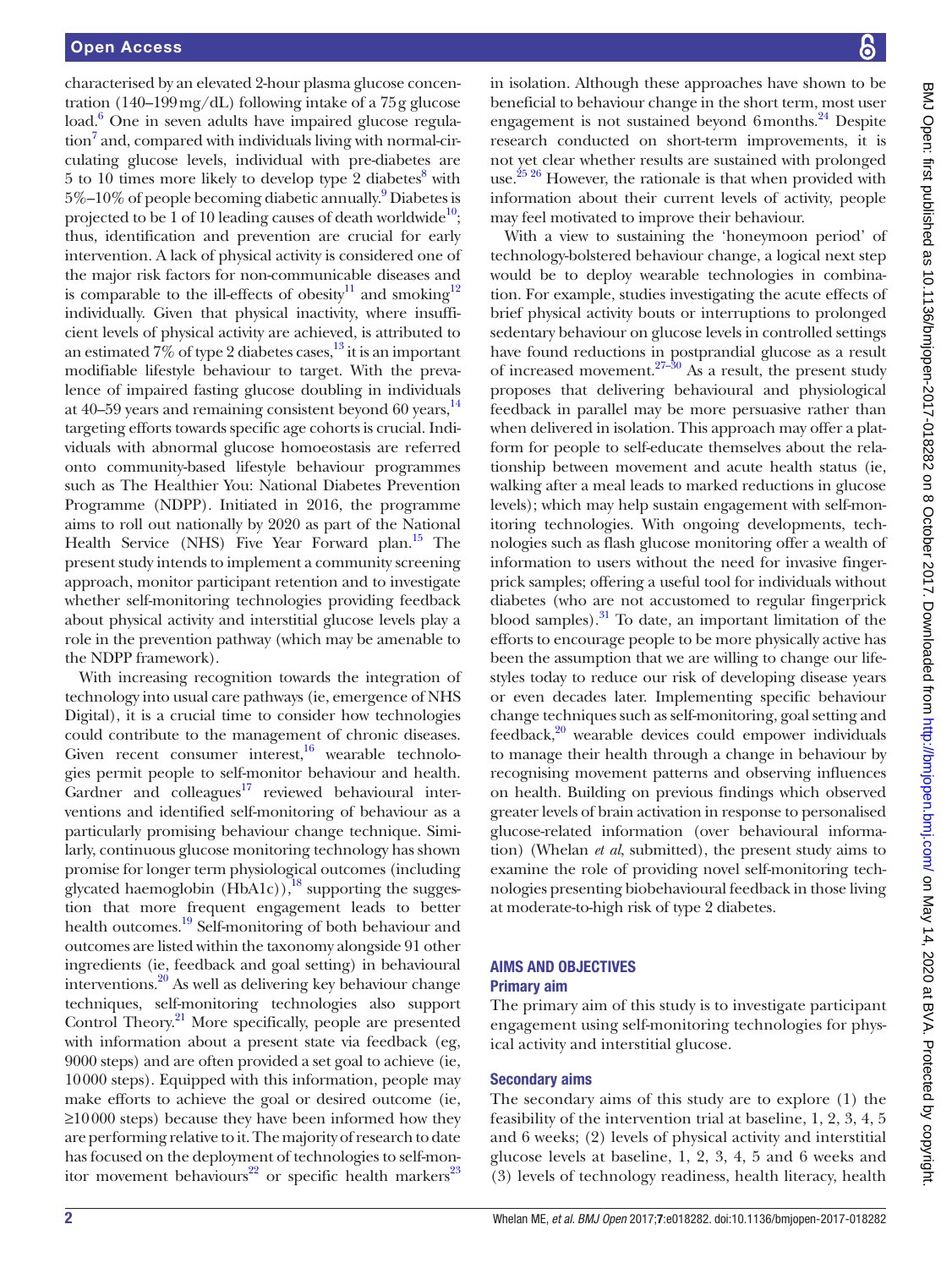

Intervention - 6 weeks

<span id="page-3-0"></span>Figure 1 An illustration of the intervention design (\*indicates a brief appointment at 4 weeks).

status and attitudes towards one's own health at baseline and post self-monitoring.

## Inclusion criteria

Participants will be at least 40 years old, be at moderateto-high risk of developing type 2 diabetes $34$  and use a compatible Android smartphone.

#### Methods And AnAlysIs study setting

Participants will be recruited from the community in Leicestershire, UK from May to November 2017. All appointments (three or four in total, depending on group allocation) will take place at the National Centre for Sport and Exercise Medicine at Loughborough University, UK.

## study design

The feasibility study protocol has been prepared in accordance with the Standard Protocol Items: Recommendations for Interventional Trials $32$  with reference to the Template for Intervention Description and Replication<sup>33</sup> (see online [supplementary file 1\)](https://dx.doi.org/10.1136/bmjopen-2017-018282) .

The study will aim to recruit 45 individuals with 15 participants randomly allocated to each of the three groups. No specific sample size has been calculated due to its feasibility status but study results will inform the sample size for a full-scale intervention.

The Sensing Interstitial Glucose to Nudge Active Lifestyle study will last 7 weeks in total and is outlined in [figure 1.](#page-3-0) Following baseline (1 week), participants will be randomised into one of three groups. Participants will be notified of their group allocation at the second appointment before starting the intervention period. Appointments will be arranged at the preceding appointment where possible. The study was registered on the International Standard Randomised Controlled Trial number (ISRCTN) Register (ISRCTN17545949) in May 2017.

## **Randomisation**

Participants will be block randomised using a 1:1:1 study allocation ratio, coordinated by a remote internet-based service [\(http://www.sealedenvelope.com/](http://www.sealedenvelope.com/)). Randomisation will be done by a member of the research group, independent to the present study. Baseline measures will be conducted prerandomisation. Participants will be notified of their group allocation at appointment 2. In the event of participants originating from the same household, identical group allocation will be employed to avoid any cross-contamination.

Compatible smartphones at the time of the study will be defined as having the following characteristics: an Android operating system of 4.0 or higher, Near Field Communication (NFC), a screen resolution of 480×800 to 1080×1920 and a screen size of 8.9–14.5 cm. Exceptions at the time of the study are the Samsung Galaxy 7, Samsung S8, Nexus 5X and Nexus 6P which cannot install the LibreLink application.

## **Exclusion criteria**

Individuals with a clinical diagnosis of type 1 or type 2 diabetes, an HbA1c of ≥6.5% or have suspected/ confirmed pregnancy will be excluded. Participants unable/unwilling to provide informed consent, cannot/ unwilling to adhere to the study protocol or cannot read/ write English will also be excluded.

#### **Recruitment procedure**

 at: [https://www.diabetes.org.uk/Global/professionals/](https://www.diabetes.org.uk/Global/professionals/KYR%20Booklet.pdf)  [KYR%20Booklet.pdf\)](https://www.diabetes.org.uk/Global/professionals/KYR%20Booklet.pdf). Participants will be recruited at community sites through the distribution of posters and leaflets in community organisations and local businesses based in Leicestershire, UK. Individuals will also be recruited through an existing Movement Insights Lab participant database. All individuals will be directed to complete a brief survey to determine level of risk for type 2 diabetes. Participant information sheets will be provided (copies available on request). The questions will be presented via an online survey platform (Qualtrics, Provo, Utah, USA) and will relate to gender, age, ethnic background, familial history of diabetes, waist circumference, body mass index (BMI) and blood pressure. The validated survey  $34$  has been used in studies applying risk score algorithms on primary care electronic data.<sup>35</sup> Waist circumference will be replaced with clothing size and fit following guidance offered by Battram and colleagues.<sup>36</sup> Moderate-to-high risk individuals will be contacted by the research team to take part in the study. Ineligible individuals (ie, low risk, increased risk or a moderate/high risk, but are not aged at least 40 years old nor use an Android smartphone) will be directed to Diabetes UK 'Type 2 diabetes: What to do if you're at risk' information booklets (available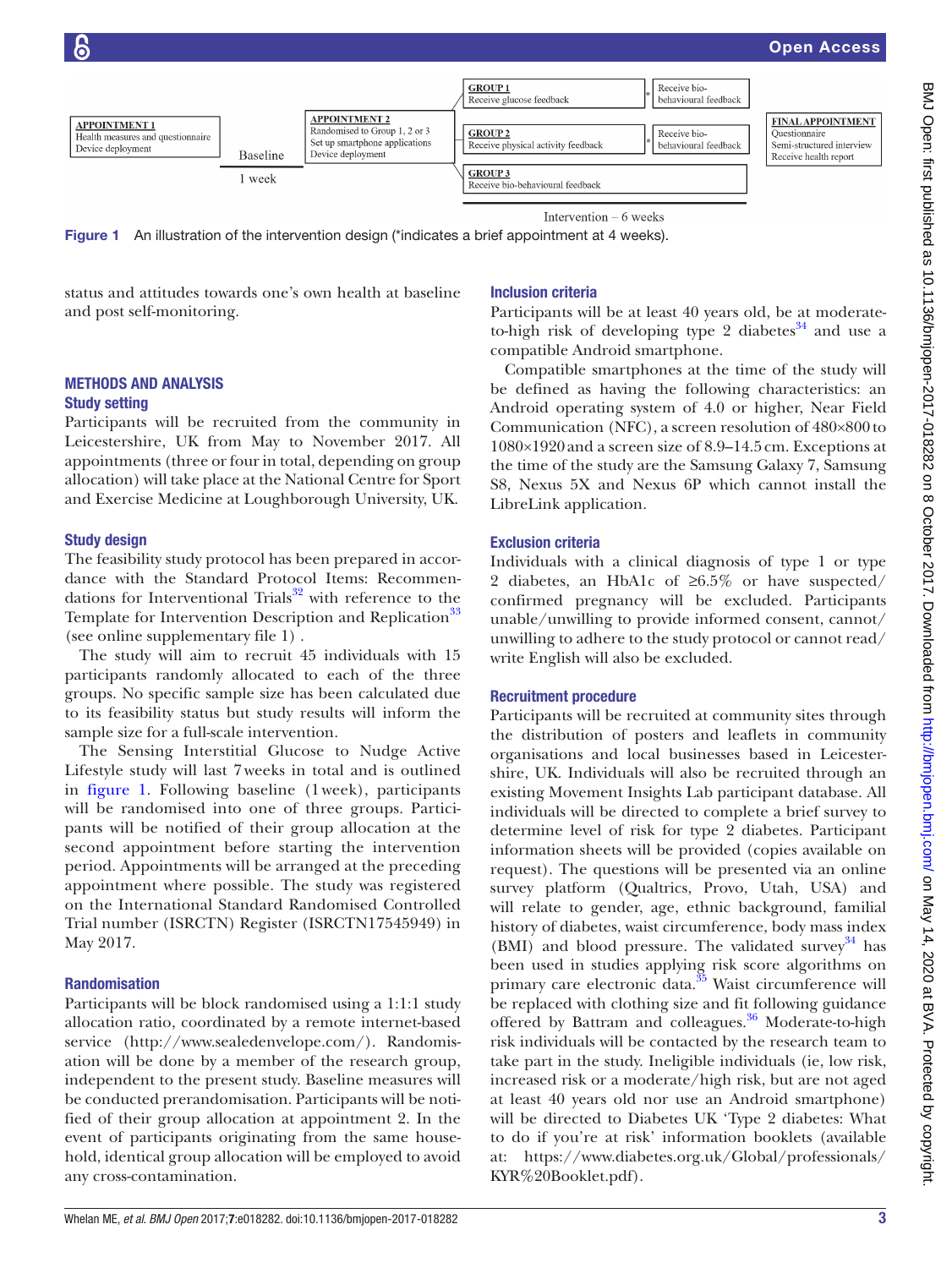## study Procedure First appointment and baseline

 5 days for ≥1 hour to ensure the sync occurs. An outline of the study procedure is presented in [figure 1.](#page-3-0) Appointment one will involve informed consent, health measures (height, weight, percentage body fat, waist circumference, blood pressure, HbA1c, grip strength, quadriceps strength and aerobic fitness; full methodological details are provided in the measures section below) and a brief demographics questionnaire. Participants will complete a physical activity readiness questionnaire $37$  before completing the aerobic fitness assessment for screening purposes. Participants will be fitted with a waist-worn accelerometer and a wrist-worn activity tracker. Neither device will provide feedback to the participant during the seven consecutive days of wear. Participants will be asked to install two mobile applications onto a personal Android smartphone. Both smartphone applications will sit idle on the smartphone for the duration of baseline. Participants will be asked to sync the activity tracker via the smartphone application; switching on Wi-Fi and Bluetooth simultaneously at least once every

## second appointment and intervention

One week later (following baseline), participants will attend appointment 2 where they will be informed of their group allocation. Participants will be asked to complete a brief questionnaire to continue wearing the activity tracker during the intervention (settings may or may not be adjusted) and to return the accelerometer. A glucose sensor will be deployed to each participant to measure interstitial glucose levels. Participants will be provided with additional supplies of glucose sensors to last for the four (groups 1 and 2) or sixweeks (group 3) of the intervention. Accounts for both the activity tracker and glucose sensor will be connected to Diasend (Diasend, Chicago, Ilinois, USA). An overview of the three groups is provided below.

## Group 1 (glucose feedback followed by biobehavioural feedback)

Real-time interstitial glucose feedback will be presented to participants for 4weeks via the LibreLink application (Abbott Diabetes Care, Alameda, California, USA). Participants will install the LibreLink mobile application (Abbott Diabetes Care, Alameda, California, USA) onto a personal Android smartphone to interact with the Freestyle Libre via NFC for measurement of interstitial glucose. The glucose monitor has a lifespan that restricts wear to 14 consecutive days. The application will remind participants to scan every 7 hours and to remove/replace after 14 days. The LibreLink application will continuously display the number of days left.

## Group 2 (physical activity feedback followed by biobehavioural feedback)

Real-time physical activity feedback will be presented for 4weeks via the Fitbit application. In contrast to group 1, participants will not have the LibreLink application

installed and so will not have access to glucose feedback. Participants will be informed that the glucose sensor is functional (recording data) and participants will be asked to remove and replace the expired sensor with another sensor after 14 days.

## Device unmasking for groups 1 and 2 after 4 weeks

At the end of the first 4 weeks of the intervention, participants in groups 1 and 2 will attend a brief appointment (up to 1 hour in duration). For group 1, the researcher will adjust settings to reveal physical activity feedback via the Fitbit application and device. For group 2, the researcher will install the LibreLink application to reveal glucose feedback. All participants will be able to access biobehavioural feedback for the remaining 2weeks of the intervention.

# Group 3 (biobehavioural feedback)

Participants in group 3 will receive biobehavioural feedback for the full 6weeks via the two independent LibreLink and Fitbit applications. Participants will install the LibreLink mobile application onto a personal Android smartphone to interact with the Freestyle Libre to measure interstitial glucose. The application will remind participants to scan every 7 hours and to remove/ replace the sensor after 14 days.

# Final appointment

All participants (groups 1, 2 and 3) will be asked to attend the final appointment at the end of the intervention where they will complete a questionnaire (identical to appointment 2, apart from the revised Diabetes Knowledge Test) and a semistructured interview. All participants will also receive a personalised health report containing results from the health measures conducted at appointment one.

# **Device masking**

All email accounts and password combinations will be manually generated and managed by the research team to prevent use of identifiable information. During baseline wear, the activity tracker will be physically masked using black tape applied to the screen; leaving only time and date viewable. Participants will be asked not to tamper with the screen; however, if they do manipulate the masking, it should be readily apparent to the research team. Settings on the application will also be adjusted to remove physical activity metrics from the device screen and notifications fully restricted on their phone and activity tracker. However, participants will not be locked out of the application due to the requirement to sync the device. Time spent on the Fitbit application will be inspected using Ethica Data (Kitchener, Ontario, Canada) to identify potential unauthorised use. The activity tracker will also be set to all-day sync to minimise data loss with data automatically transferred (Wi-Fi and Bluetooth must both be simultaneously switched on). When required to prevent access to glucose feedback, participants will wear the glucose sensors for 14-day period as normal but will not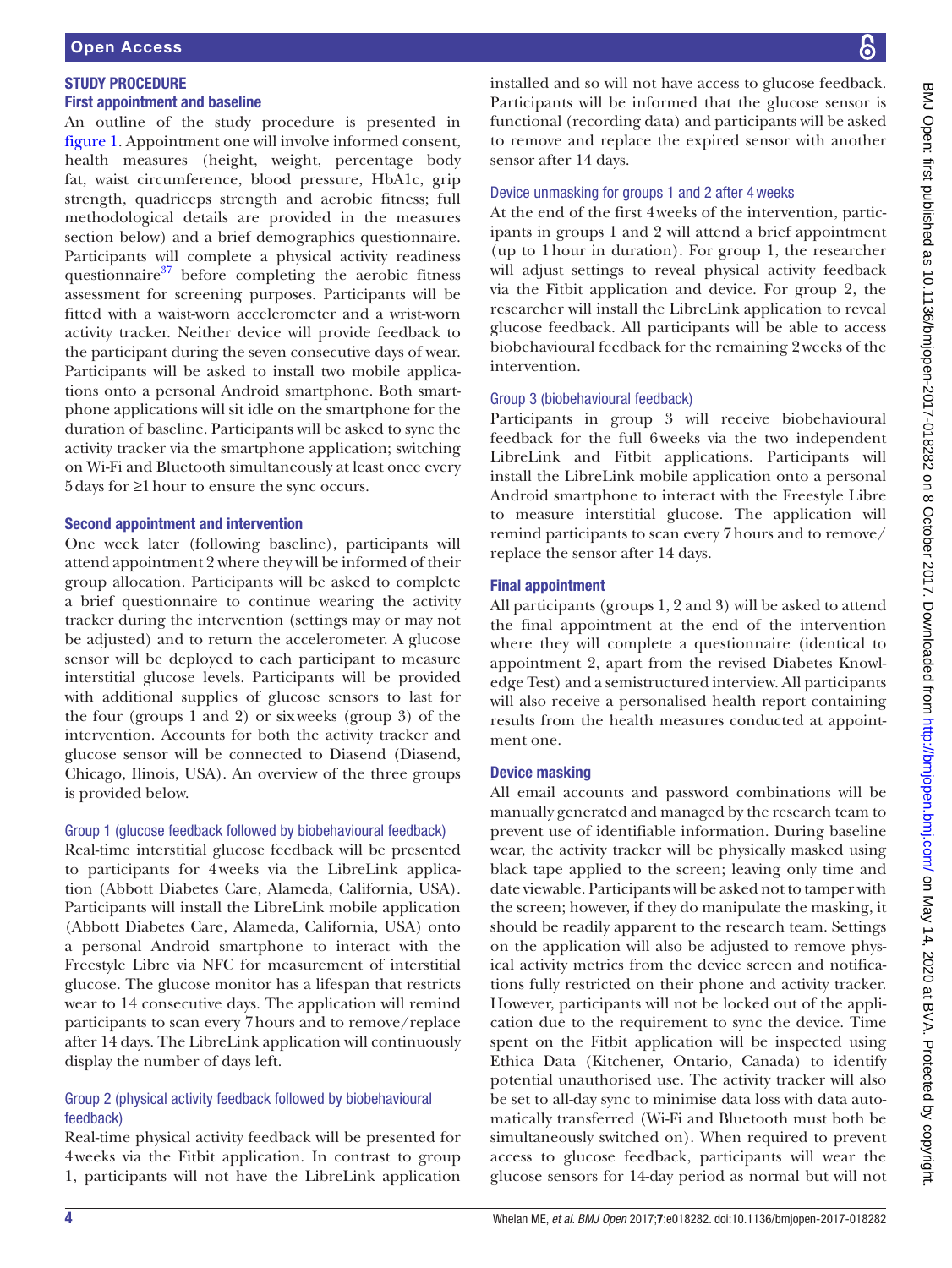be asked to install the LibreLink application nor scan the sensor (ie, no data will be collected). This will standardise wear across all three groups.

#### Data management and storage procedures

All data collected will be anonymised by assigning a participant identification. Accounts with the three applications (Fitbit, LibreLink and Ethica Health) will be setup using study-specific ('dummy') email addresses and passwords (accessible only to the research team) to minimise use of personalised information. All data will be stored securely on the Loughborough University server, as password-protected, encrypted documents and original paperwork kept in locked storage. No directly personally identifiable information will be collected through these platforms. Global positioning system (GPS) will be collected via Ethica Data which could theoretically be 'reverse-engineered' to reidentify individuals; however, all participants will be explicitly informed about all information monitored as part of the study. For individuals who do not wish to have their location services monitored, we will set up a 'reduced access' version of Ethica Data (application usage, screen state and survey responses only).

#### PRIMARY OUTCOMES

#### user engagement: Quantitative

Time spent on the official free Fitbit and LibreLink applications will be quantified using Ethica Data as well as timestamped data relating to when the smartphone screen was turned on and off. In combination, these two data sources will reveal the proportion of time that the devices' applications were used in relation to total smartphone use. These data will be recorded at either a day level (eg, aggregate time) or event level (eg, record of each time an application was opened) depending on the Android smartphone model. How often and how much time spent on the two applications compared with other applications on participants' smartphones will also be quantified. Number of times the activity tracker syncs (occurs when the application is opened, assumed to see feedback about physical activity) and scans of the glucose sensor (occurs when the participant scans and to see feedback about interstitial glucose levels) will also be recorded. Compulsory engagement will be participants having to sync the activity tracker at least once every 5 days and scan the glucose sensors at least once every 7 hours. The number of syncs and scans recorded over and above compulsory engagement will reflect optional engagement. Identifying when and how often syncs and scans happen and how these patterns change over the course of the intervention (from week 1 to 6) will indicate engagement with the technology. We will also identify if participants change the goal settings relating to steps, floors climbed and active minutes on the Fitbit application. These settings will be checked daily between the hours of 18:00-19:00 by the research team and changes will be flagged with details of the original and new setting logged. In addition, assessing whether

participants responded to prompts offered by the activity tracker will also be conducted (ie, did participants achieve 250 steps/hour? See Behaviour Change Techniques section for further detail).

Remote monitoring of participant glucose and physical activity will be completed using Diasend and Fitabase (Small Steps Labs LLC, San Diego, California, USA), respectively. Diasend will connect with the Freestyle Libre via the LibreLink application and data will be recorded and accessed through this software. Additional data sources to be monitored by Ethica Data include battery status (ie, smartphone plugged in? Charging?), Bluetooth and Wi-Fi (turned on or off). Quantifying these data sources will provide valuable insight into participant behaviour (eg, Do participants only use Wi-Fi and Bluetooth for the purpose of our intervention? Are participants charging it more often in the intervention compared with baseline?). Ethica Data will also monitor location (GPS), motion (pedometer, accelerometer, gravity, gyroscope, linear acceleration, magnetic field, orientation) and survey responses. These digital streams will monitor smartphone usage and will provide detailed data on human behaviour during a free-living, naturalistic setting. In total, 14 data sources will be monitored. In the event a participant raises concerns relating to the number and/or type of data sources being monitored, a restricted coverage option of only three data sources (application usage, screen state and survey responses) will be offered.

#### user engagement: qualitative

For participants who complete the 6-week intervention, a semistructured interview will be completed (20–40min) during the final appointment at the National Centre for Sport and Exercise Medicine, Loughborough University, UK. The interview will aim to identify potential barriers and facilitators to using self-monitoring technologies. In particular, how participants experience receiving feedback relating to physical activity and interstitial glucose levels. These interviews will explore individual experiences using the device(s) and mobile application(s), adherence to syncing (Fitbit) and scanning (Freestyle Libre), wearing multiple devices and the perceived effect of viewing feedback on actual behaviour. In addition, participants will be asked about future intentions to continue wearing self-monitoring devices and identify any recommended changes for future study designs.

 Tapeacall (<http://www.tapeacall.com/>) and will explore If a participant decides to withdraw from the study at any time prior to the final appointment, they will be able to leave the study via (1) the Ethica Health application on their personal smartphone (aligning with a dynamic consenting process<sup>38</sup>) or by (2) contacting the research team via telephone or email. Participants that decide to withdraw via Ethica Health will be directed to complete a brief exit survey on the application. The research team will contact all participants for an optional exit interview (5–10min) via telephone. This will be recorded using reasons for not completing the study.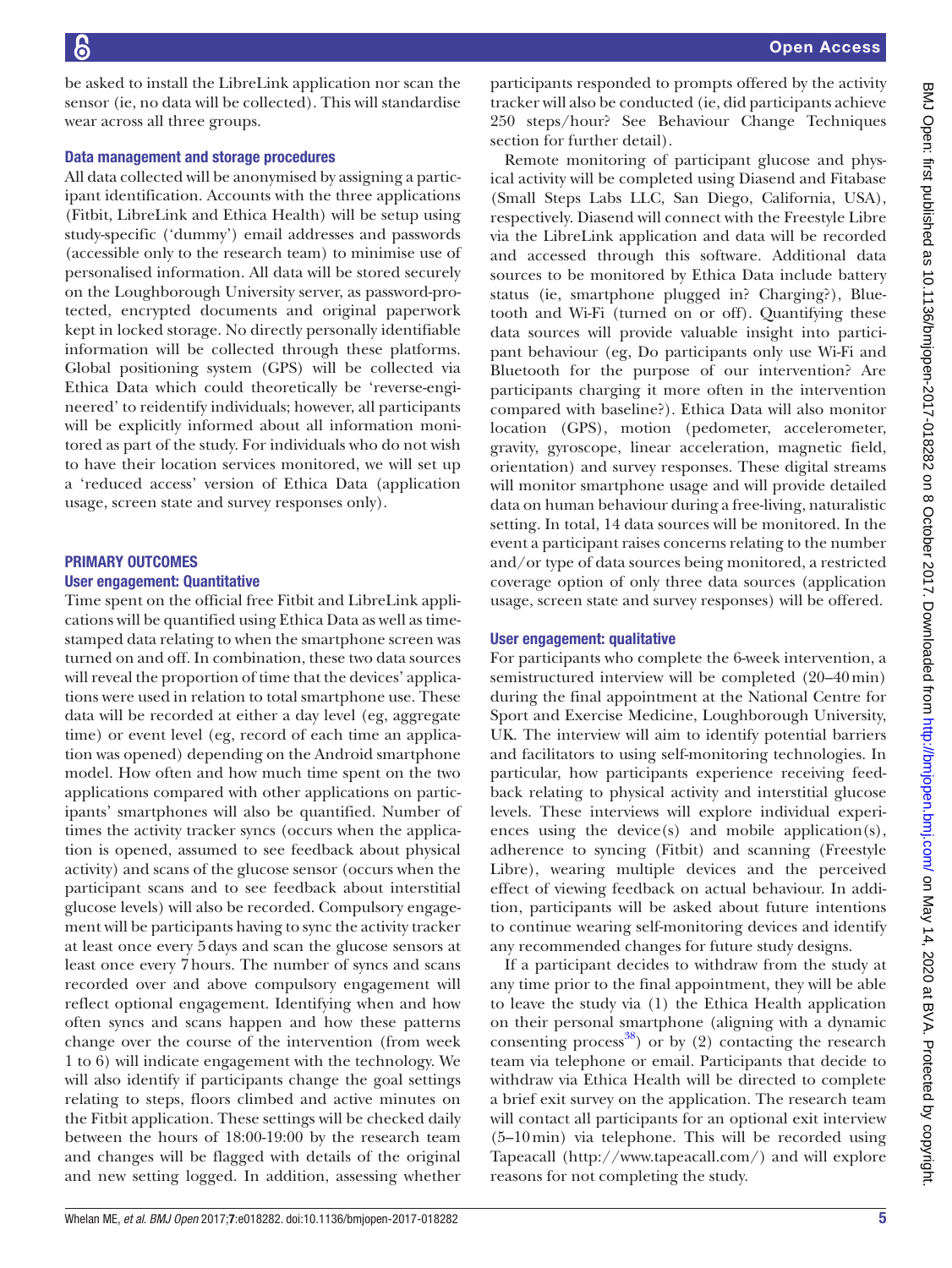<span id="page-6-0"></span>

| <b>Table 1</b> An overview of the feasibility components to be assessed     |                                                                                                                                                                                                                                                                                                                                                                                                                                                                                                                   |
|-----------------------------------------------------------------------------|-------------------------------------------------------------------------------------------------------------------------------------------------------------------------------------------------------------------------------------------------------------------------------------------------------------------------------------------------------------------------------------------------------------------------------------------------------------------------------------------------------------------|
|                                                                             | <b>Feasibility component</b> Data source (indicator of feasibility)                                                                                                                                                                                                                                                                                                                                                                                                                                               |
| Practicality of technology/ ▶ Qualitative interviews<br><i>intervention</i> | $\triangleright$ Fitabase (sync compliance, missing data and response to haptic prompt)<br>► LibreLinkUp (scan compliance)<br>► Diasend (missing data, identification of glucose sensor sensor-related issues)<br>$\triangleright$ Project records (identification of need to dispatch additional glucose sensors, number of<br>individuals screened, rate of eligibility, study uptake and retention)<br>$\triangleright$ Ethica data (data sources, enrolment into full* or restricted† coverage)               |
| Acceptability of<br>technology/intervention                                 | $\triangleright$ Qualitative interviews<br>$\triangleright$ Fitabase (activity tracker wear time)<br>► Diasend (glucose sensor wear time, digital footprint of time taken to move onto the next glucose<br>sensor that is, sensor delay?)<br>$\triangleright$ Project records (changes to goal settings, manual withdrawals, attendance at appointments,<br>retention to follow-up)<br>Ethica data (digital footprint of application usage, Bluetooth and Wi-Fi status, battery status,<br>electronic withdrawal) |

\*Full coverage: application usage, screen state, Bluetooth, Wi-Fi, GPS, pedometer, accelerometer, gravity, gyroscope, linear acceleration, magnetic field, orientation, battery and survey responses.

†Restricted coverage: application usage, screen state and survey responses.

GPS, global positioning system

## secondAry outcoMes **Feasibility**

Guidelines used to assess the feasibility of this study were informed by Bowen and colleagues.<sup>39</sup> Both qualitative and quantitative data will be collected to assess feasibility of deploying novel self-monitoring technologies in parallel. In total, we will assess intervention feasibility as outlined in [table 1](#page-6-0).

# Physical activity levels

#### **ActiGraph**

 Data from the ActiGraph will be collected at 100 Hz and sedentary time classified as <100 cpm, light activity as 100-2019 cpm and MVPA as  $>= 2020$  cpm.<sup>43</sup> In an effort to determine the physical activity levels of the participants relative to general population, participants will be asked to wear an ActiGraph wGT3X-BT (ActiGraph, Pensacola, Florida, USA) accelerometer for 7 days during waking hours and to remove for any waterbased activities (eg, showering and swimming). The waist-worn (ie, over the right hip, midclavicular line) ActiGraph will quantify time spent sedentary, in light and moderate-to-vigorous physical activity (MVPA) as well as daily step counts and will function as a data logger (ie, no feedback provided). ActiGraph accelerometers have been validated $40^{41}$  and extensively deployed $42-44$  to measure physical activity under free-living conditions. integrated into 60s epochs using ActiLife (ActiGraph, Pensacola, Florida, USA) and processed using Kinesoft (Kinesoft, Loughborough, UK). Non-wear will be defined as 60 min of consecutive zeros (allowing for up to 2 min of interruptions) with a minimum wear of 600 waking minutes used to define a valid day.<sup>43</sup> A minimum of four valid days will be used to define a valid file with

## Fitbit

The Fitbit Charge 2 (Fitbit, San Francisco, California, USA) will be worn on the wrist associated with the non-dominant arm and, while being sweat, rain and splash proof, participants will be asked to remove the device for water-based activities. The Fitbit records intensity (ie, minutes spent lightly active, fairly active and very active) in addition to heart rate and step count. Heart rate will be assessed using Fitbit's proprietary PurePulse optical heart rate technology. To examine changes in physical activity over the study duration, participants will be requested to wear the device for the full 7 weeks and data will be analysed in 60 s epochs following export from Fitabase. Previous models of the Fitbit have been validated for step count. $45$  A waking protocol will be implemented with non-wear defined as a loss of a heart rate signal. Participants will be requested to sync the Fitbit at least once every 5 days (rather than the company recommendations of 7 days) to minimise data loss. Syncs beyond 7 days will result in day level data rather than minute level data. These syncs will either occur automatically (ie, without the application open) or will be user driven (ie, with the application open) depending on how the all-day sync is set and heart rate will be set to automatic (only record heart rate when device is worn).

### Interstitial glucose levels Freestyle Libre

The minimally invasive Freestyle Libre flash glucose monitor (Abbott Diabetes Care, Alameda, California,USA) will be covered with Tegaderm (3M Health Care, St Paul, Minnesotta, USA) to help maintain position and adhesion during the 14-day sensor life span. Three strips of Tegaderm will be provided to participants per sensor to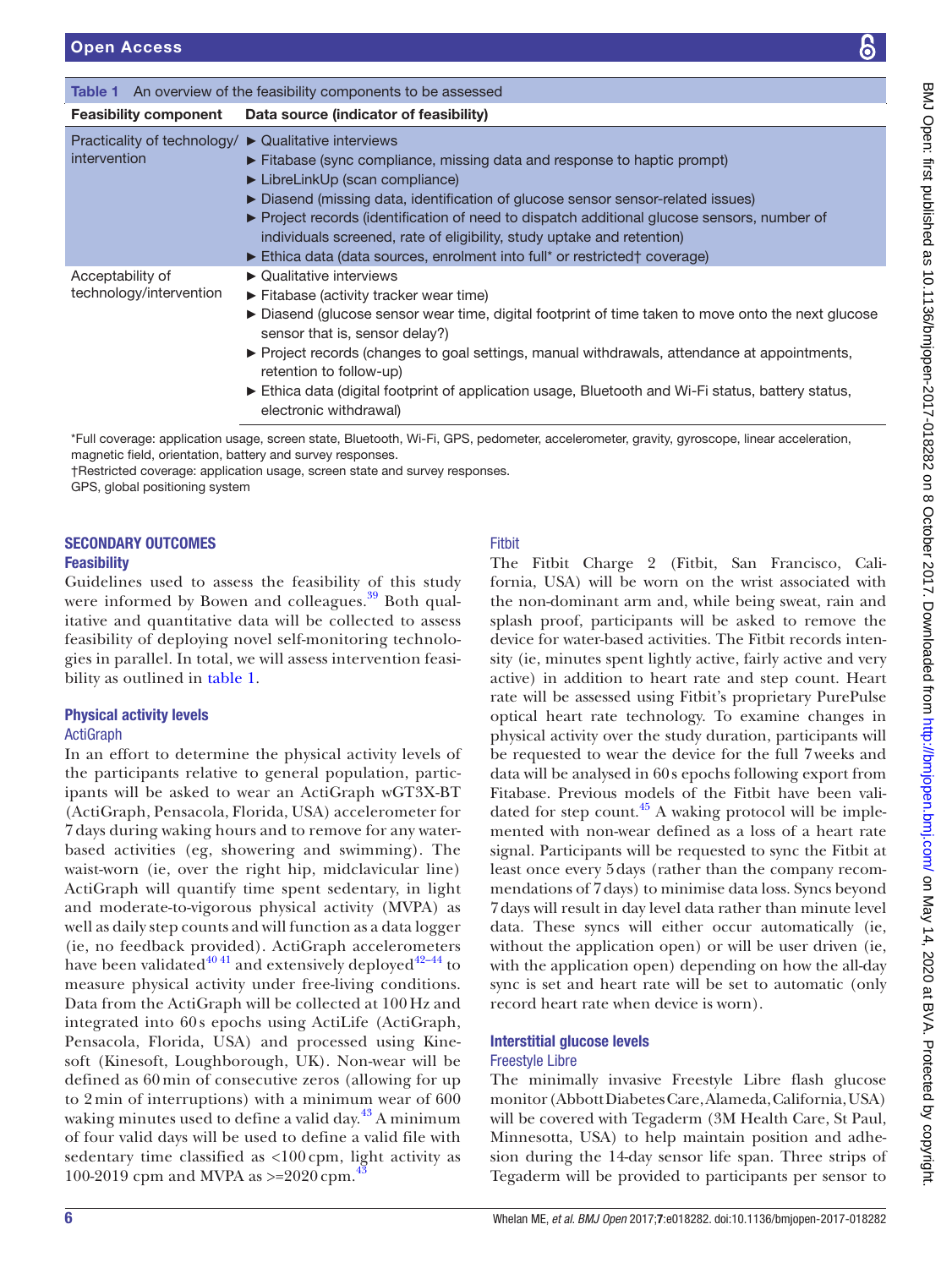

<span id="page-7-0"></span>Figure 2 A schematic of how the wearable technologies, mobile applications and software connect.

allow for replacement when the Tegaderm becomes dirty. Participants will be asked to wear the device continuously without removal for water-based activities. The Freestyle Libre demonstrates consistent accuracy throughout the 14 days with a mean absolute relative difference of 11.4% compared with capillary blood glucose, a lag time of 4.5–4.8min and is not impacted by physical characteristics including age, BMI and  $HbA1c<sup>31</sup>$  Participants will be requested to scan the glucose monitor at least once every 7 hours (rather than the company recommendations of 8 hours) to minimise data loss. If participants experience skin irritation on the non-dominant arm in the region of application, participants will be advised to switch to their dominant arm. Interstitial glucose data will be downloaded in 15min epochs using Diasend, an online platform connected to the LibreLink application. Participant accounts will be linked to Diasend from the point of LibreLink application installation. [Figure 2](#page-7-0) illustrates how the numerous components connect to achieve the primary and secondary aims.

### levels of technology readiness, health status and attitude

 [www.onlinesurveys.ac.uk/;](http://www.onlinesurveys.ac.uk/) Bristol, UK). At appointment All questionnaires will be completed electronically using an online platform for immediate data entry ([http://](http://www.onlinesurveys.ac.uk/) 2, quality of life will be assessed via the 26-item EuroQoL  $5$  Dimensions  $5$  Levels,  $46$  technology readiness via the 16-item Technology Readiness Index V.  $2.0, \frac{47}{1}$  $2.0, \frac{47}{1}$  $2.0, \frac{47}{1}$  health literacy via the eight-item eHealth Literacy Scale, $48$ diabetes knowledge via the 20-item revised diabetes knowledge test $49$  and general attitude towards developing diabetes via the eight-item general attitudes section of the Risk Perception Survey for Developing Diabetes.<sup>50</sup>

#### other MeAsures

#### Participant characteristics

Self-reported age, sex, ethnic background, employment, household income, postcode (to provide an Index of Multiple Deprivation score) and education will be recorded.

#### Health, physical functioning and fitness

 a result ≥6.5%will be ineligible, readings of 5.7%–6.4% to complete ≥1 3-min stages of stepping at a speed HbA1c will be assessed at the first appointment using a point-of-care system, (Afinion AS100 Analyser, Alere, Waltham, Massachusetts). Results will be processed immediately following collection. Participants receiving classified as with pre-diabetes<sup>[51](#page-10-17)</sup> and readings of  $\langle 5.7\%$ classified as euglycaemic. A measure of height will be conducted using a Seca stadiometer (Seca, Hamburg, Germany) and weight and body fat percentage will be measured using Tanita scales (Tokyo, Japan). Two measures of waist circumference will be taken at the midpoint between the lowest rib and top of the iliac crest; if the difference exceeds 1 cm, the two measurements will be repeated.<sup>52</sup> Three measures of blood pressure will be recorded using an Omron digital monitor (Omron, Kyoto, Japan) with the first measure taken after the participant has remained seated for 10 min. Grip strength will be assessed using a handheld Takei dynamometer (Takei Scientific Instruments, Tokyo, Japan) while standing with hands positioned down each side. Quadriceps strength will be assessed using the DAVID G200 knee extension machine (David Health Solutions, Helsinki, Finland). Aerobic fitness will be assessed using the modified Canadian Aerobic Fitness Test (mCAFT).<sup>53</sup> The mCAFT is a submaximal step-test protocol with participants instructed dictated by an audio track. Heart rate will be monitored throughout with the stepping stages continued until heart rate ≥85% of age-predicted maximal heart rate. Participants' scores for aerobic fitness will be defined according to the following formula: 10\*[17.2 + (1.29×oxygen cost at the final stage) - (0.09×weight in kg) - (0.18×age in years) $]$ .<sup>53</sup>

#### behaviour change techniques

Prior to starting the intervention, the researcher will implement the default settings for levels of physical activity (behaviour change technique (BCT) 1.1: goal setting (behaviour)) (ie, 10 000 steps and 10 floors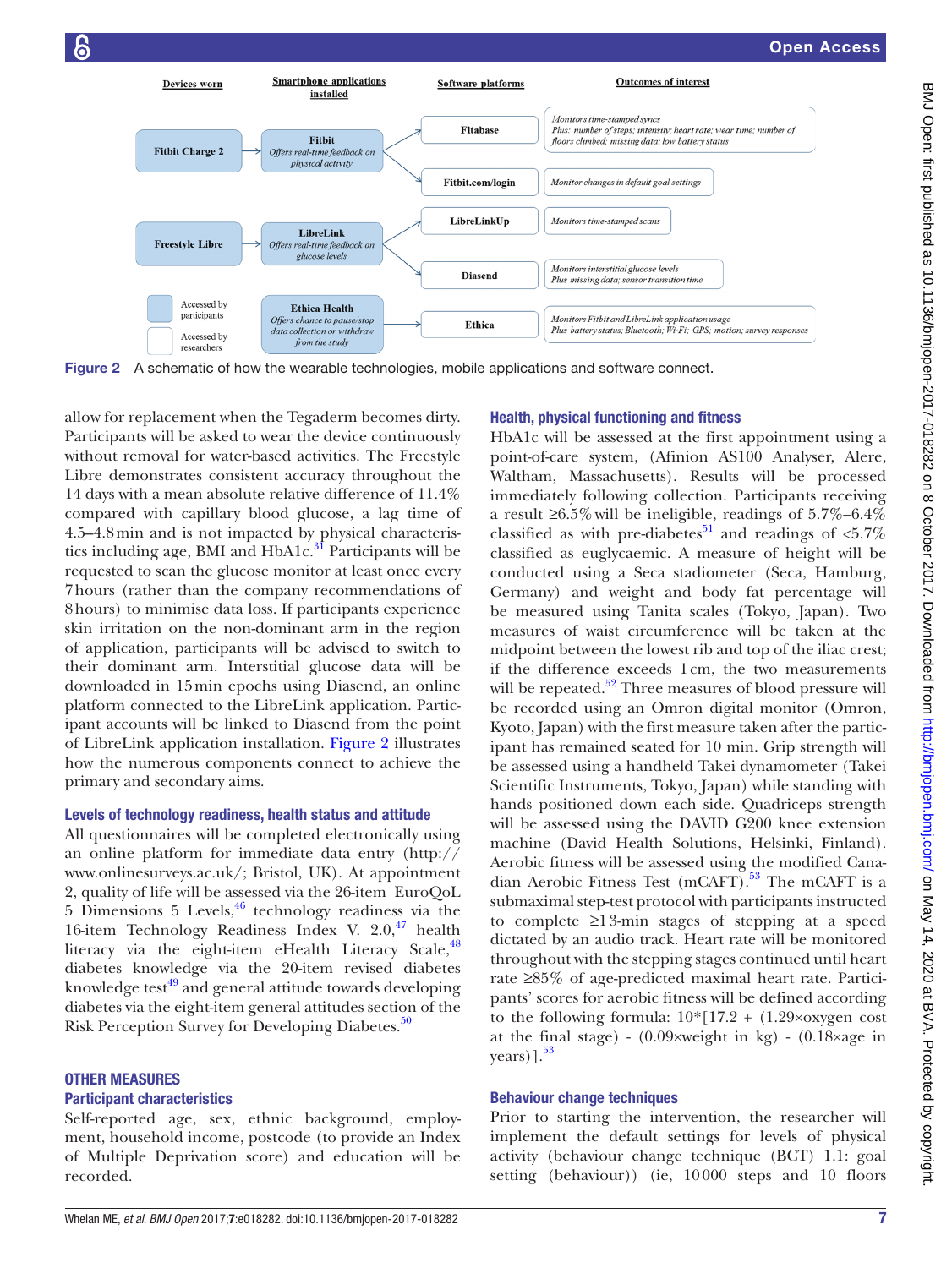climbed) and glucose (BCT 1.3: goal setting (outcome)) (ie, 4.0–5.9 mmol/L). Participants will be fully informed that they can freely change the goals set for physical activity as preferred (ie, should the default value be too easy/difficult) via the Fitbit application. However, participants will be advised to not make any changes via the LibreLink application for the target glucose range. Attainment of a goal will be assessed as either complete or incomplete. Participants will be asked to sync the Fitbit (at least once every 5 days) and scan the Freestyle Libre (at least once every 7 hours) if they are in the respective group to receive feedback from these devices. This action has a dual purpose; to minimise data loss and to encourage continued engagement with the technologies. Participants will also receive haptic feedback (BCT 7.1: prompts/cues; ie, a gentle vibration) as a reminder to move by the Fitbit 10 min prior to the end of each hour (default 09:00-18:00) if 250 steps have not been taken. The reminder to move prompt aims to encourage interruptions in prolonged sedentary bouts as is recommended by the UK Physical Activity Guidelines.<sup>54</sup> In relation to the other behaviour change techniques, participants will be able to monitor physical activity levels using the Fitbit Charge 2 (BCT: 2.3: self-monitoring of behaviour) and glucose levels using the Freestyle Libre (BCT: 2.4: self-monitoring of outcome(s) of behaviour) which is a minimally invasive device that presents feedback about glucose (BCT: biofeedback).

#### QuAntItAtIve dAtA AnAlysIs Analysis of primary outcomes

 18:00 and 19:00 to note goal settings; recording the date Ethica Data is a fee-for-service platform that will be used to provide time-stamped data relating to application usage. This is an application installed on participants' phones and sits idle during the study period. The number of scans and syncs will be unobtrusively assessed using the free LibreLinkUp mobile application (Abbott Diabetes Care, Alameda, California, USA) and Fitabase, respectively. Fitabase is a fee-for-service platform that permits access to download 60 s epoch Fitbit data (ie, levels of physical activity) and remote monitoring of Fitbit devices (eg, battery level and time since last sync event) via Bluetooth and Wi-Fi. Identification of moments where participants have decided to change the goal settings will be completed by accessing the online Fitbit account. The researchers will remotely access participants' accounts daily between and live/current settings for all metrics (eg, step count) to help identify any changes.

#### Analysis of secondary outcomes

To assess eligibility, uptake and retention, we will manually record how many individuals complete the screening survey, how many meet our inclusion criteria and of these how many decide to enrol. In addition, the screening survey will also identify recruitment sources. Identifying non-usage attrition and dropout attribution is crucial to

assess the feasibility of an intervention as they are both important but distinct constructs. $55$  Non-usage attrition, where participants have disengaged from the intervention but have not dropped out, will be defined as participants who attend appointment 2 but do not sync the Fitbit or scan the Freestyle Libre. Dropout attrition will be defined as participants who explicitly withdraw from the study via Ethica Health or direct contact with the research team. The number of participants who enrol into the full coverage (all 14 data sources monitored) or restricted coverage (only three data sources monitored) for Ethica Data will also be recorded. Diasend is a fee-for-service platform that permits access to download 15min epoch data from the Freestyle Libre and remote monitoring of multiple LibreLink accounts. Descriptive statistics of the sample will be conducted. In addition, two-way repeated measures analyses of covariances (ANCOVAs) will be conducted to assess changes in engagement (dependent) according to group (independent) having adjusted for participant characteristics. Similarly, two-way repeated measures ANCOVAs will be conducted to assess changes in physical activity (dependent) according to group (independent) having adjusted for baseline physical activity, Fitbit wear time and participant characteristics. All data will be analysed using SPSS Version 24.0).

## QuAlItAtIve dAtA AnAlysIs

All interviews will be audiorecorded (with informed consent), transcribed verbatim and analysed using thematic analysis. This will involve standard thematic data analysis procedures; identifying emerging patterns in the interview.<sup>56</sup> Transcripts will be analysed using constant comparison with initial free coding and emergent themes interrogated.<sup>57</sup> The interview schedule and coding schedule will be modified to follow new leads until new themes no longer emerge. The analysis will create a coding frame that 'fits' the data. $57$  Transcripts will be uploaded into NVivo qualitative data analysis software (QSR International).

#### **Dissemination**

This work will inform a full-scale randomised-controlled trial (RCT) by enabling a sample size calculation. The full-scale RCT will primarily aim to investigate changes in physical activity and interstitial glucose levels in individuals randomised into the three groups. Overall, the findings seek to encourage the implementation of technologies into usual preclinical care pathways; in particular, how engaging with self-monitoring technologies (providing biobehavioural feedback) may positively influence rates of uptake, adherence, retention and behaviour change.

We will publicise study findings online, present them at international conferences relating to diabetes, physical activity and digital health and publish via a peer-reviewed journal.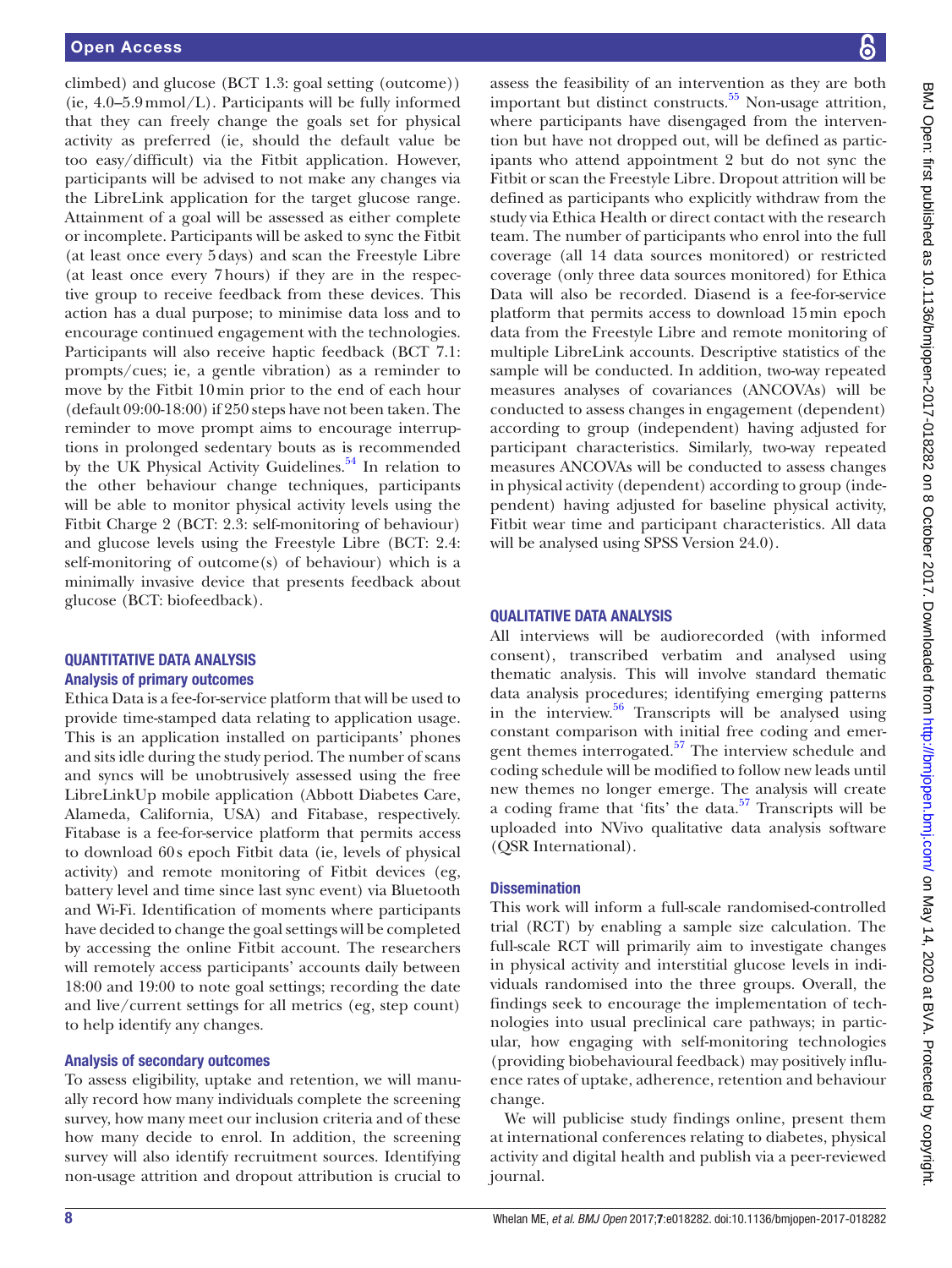# AcknowledgeMents

The authors would like to acknowledge the support received from Alison Stanley and Rebecca Pritchard and the Patient and Public Involvement Group (NIHR Leicester Biomedical Research Centre-Lifestyle) for contributing to the study design and providing feedback on the participant-facing documents. The authors would also like to acknowledge Francesca Denton (School of Sport, Exercise and Health Sciences, Loughborough University) for her enthusiasm and willingness to support data collection. The primary author would like to thank Professor Paul Morgan for his contribution to the wider supervision team. This activity will be conducted under the auspices of the National Centre for Sport and Exercise Medicine (NCSEM), a collaboration between several universities, NHS trusts and sporting and public bodies. The views expressed are those of the authors and not necessarily those of NCSEM England or the partners involved.

contributors All authors have contributed to the design of the work, acquisition and analysis plan. MW, AK, MO, LS and DE were involved in the development of the intervention and design of the trial. They have also been involved in drafting the work or revising it critically for important intellectual content.

Funding This work will be funded in part by philanthropic support received from the late Dr the Honourable David Saul. This work has also been supported in part by the Higher Education Institution Challenge for Patient Supported Quality Improvement and Education in Health and Social Care (funded by the East Midlands Academic Health Science Network) for the involvement of members of the public in research and by Loughborough University School of Sport, Exercise and Health Science for research facilitation funds. The funders had no role in the design, analysis or writing of this article.

competing interests None declared.

Ethics approval Loughborough University Ethics Advisory Committee.

Provenance and peer review Not commissioned; externally peer reviewed.

Data sharing statement Additional unpublished data are still being collected and analysed and are only available to members of the study team.

 properly cited and the use is non-commercial. See: [http://creativecommons.org/](http://creativecommons.org/licenses/by-nc/4.0/) [licenses/by-nc/4.0/](http://creativecommons.org/licenses/by-nc/4.0/)  open Access This is an Open Access article distributed in accordance with the Creative Commons Attribution Non Commercial (CC BY-NC 4.0) license, which permits others to distribute, remix, adapt, build upon this work non-commercially, and license their derivative works on different terms, provided the original work is

© Article author(s) (or their employer(s) unless otherwise stated in the text of the article) 2017. All rights reserved. No commercial use is permitted unless otherwise expressly granted.

#### **REFERENCES**

- <span id="page-9-0"></span>1. World Health Organization. *Global status report on non communicable diseases*, 2014.
- <span id="page-9-1"></span>2. Hex N, Bartlett C, Wright D, *et al*. Estimating the current and future costs of type-1 and type-2 diabetes in the UK, including direct health costs and indirect societal and productivity costs. *[Diabet Med](http://dx.doi.org/10.1111/j.1464-5491.2012.03698.x)*  2012;29:855–62.
- <span id="page-9-2"></span>3. Guariguata L, Whiting DR, Hambleton I, *et al*. Global estimates of diabetes prevalence for 2013 and projections for 2035. *[Diabetes Res](http://dx.doi.org/10.1016/j.diabres.2013.11.002)  [Clin Pract](http://dx.doi.org/10.1016/j.diabres.2013.11.002)* 2014;103:137–49.
- <span id="page-9-3"></span>4. Beagley J, Guariguata L, Weil C, *et al*. Global estimates of undiagnosed diabetes in adults. *[Diabetes Res Clin Pract](http://dx.doi.org/10.1016/j.diabres.2013.11.001)*  2014;103:150–60.
- <span id="page-9-4"></span>5. Barry E, Roberts S, Oke J, et al. Efficacy and effectiveness of screen and treat policies in prevention of type 2 diabetes: systematic review and meta-analysis of screening tests and interventions. *[BMJ](http://dx.doi.org/10.1136/bmj.i6538)*  2017;356:i6538.
- <span id="page-9-5"></span>6. Genuth S, Alberti KG, Bennett P, *et al*. Expert Committee on the Diagnosis and Classifcation of Diabetes Mellitus. Follow-up report on the diagnosis of diabetes mellitus. *Diabetes Care* 2003;26:3160–7.
- <span id="page-9-6"></span>7. Diabetes UK. *Position Statement: early identifcation of people with type 2 diabetes* London Diabetes UK, 2006.
- <span id="page-9-7"></span>8. Santaguida PL, Balion C, Hunt D, *et al*. Diagnosis, prognosis, and treatment of impaired glucose tolerance and impaired fasting glucose. *Evid Rep Technol Assess* 2005:1-11.
- <span id="page-9-8"></span>9. Forouhi NG, Luan J, Hennings S, *et al*. Incidence of Type 2 diabetes in England and its association with baseline impaired fasting glucose: the Ely study 1990-2000. *[Diabet Med](http://dx.doi.org/10.1111/j.1464-5491.2007.02068.x)* 2007;24:200–7.
- <span id="page-9-9"></span> 10. Tabák AG, Herder C, Rathmann W, *et al*. Prediabetes: a high-risk state for diabetes development. *[Lancet](http://dx.doi.org/10.1016/S0140-6736(12)60283-9)* 2012;379:2279–90.
- <span id="page-9-10"></span> 11. Olshansky SJ, Passaro DJ, Hershow RC, *et al*. A potential decline in life expectancy in the United States in the 21st century. *[N Engl J Med](http://dx.doi.org/10.1056/NEJMsr043743)*  2005;352:1138–45.
- <span id="page-9-11"></span> 12. National Research Council and Committee on Population. *Explaining divergent levels of longevity in high-income countries*: National Academies Press, 2011.
- <span id="page-9-12"></span> 13. Lee IM, Shiroma EJ, Lobelo F, *et al*. Effect of physical inactivity on major non-communicable diseases worldwide: an analysis of burden of disease and life expectancy. *[Lancet](http://dx.doi.org/10.1016/S0140-6736(12)61031-9)* 2012;380:219–29.
- <span id="page-9-13"></span> 14. Cowie CC, Rust KF, Ford ES, *et al*. Full accounting of diabetes and pre-diabetes in the U.S. population in 1988-1994 and 2005-2006. *[Diabetes Care](http://dx.doi.org/10.2337/dc08-1296)* 2009;32:287–94.
- <span id="page-9-14"></span>15. NHS England. *Five year Forw view*, 2016.
- <span id="page-9-15"></span> 16. Ferguson T, Rowlands AV, Olds T, *et al*. The validity of consumerlevel, activity monitors in healthy adults worn in free-living conditions: a cross-sectional study. *[Int J Behav Nutr Phys Act](http://dx.doi.org/10.1186/s12966-015-0201-9)*  2015;12:42.
- <span id="page-9-16"></span> 17. Gardner B, Smith L, Lorencatto F, *et al*. How to reduce sitting time? A review of behaviour change strategies used in sedentary behaviour reduction interventions among adults. *[Health Psychol Rev](http://dx.doi.org/10.1080/17437199.2015.1082146)*  2016;10:89–112.
- <span id="page-9-17"></span> 18. Vigersky RA, Fonda SJ, Chellappa M, *et al*. Short- and long-term effects of real-time continuous glucose monitoring in patients with type 2 diabetes. *[Diabetes Care](http://dx.doi.org/10.2337/dc11-1438)* 2012;35:32–8.
- <span id="page-9-18"></span> 19. Fonda SJ, Lewis DG, Vigersky RA. Minding the gaps in continuous glucose monitoring: a method to repair gaps to achieve more accurate glucometrics. *[J Diabetes Sci Technol](http://dx.doi.org/10.1177/193229681300700110)* 2013;7:88–92.
- <span id="page-9-19"></span> 20. Michie S, Richardson M, Johnston M, *et al*. The behavior change technique taxonomy (v1) of 93 hierarchically clustered techniques: building an international consensus for the reporting of behavior change interventions. *[Ann Behav Med](http://dx.doi.org/10.1007/s12160-013-9486-6)* 2013;46:81–95.
- <span id="page-9-20"></span> 21. Carver CS, Scheier MF. Control theory: a useful conceptual framework for personality-social, clinical, and health psychology. *[Psychol Bull](http://dx.doi.org/10.1037/0033-2909.92.1.111)* 1982;92:111–35.
- <span id="page-9-21"></span> 22. Cadmus-Bertram LA, Marcus BH, Patterson RE, *et al*. Randomized trial of a ftbit-based physical activity intervention for women. *[Am J](http://dx.doi.org/10.1016/j.amepre.2015.01.020)  [Prev Med](http://dx.doi.org/10.1016/j.amepre.2015.01.020)* 2015;49:414–8.
- <span id="page-9-22"></span> 23. Polonsky WH, Fisher L. Self-monitoring of blood glucose in noninsulin-using type 2 diabetic patients: right answer, but wrong question: self-monitoring of blood glucose can be clinically valuable for noninsulin users. *[Diabetes Care](http://dx.doi.org/10.2337/dc12-0731)* 2013;36:179–82.
- <span id="page-9-23"></span> 24. Ledger D, McCaffrey D, Partners E. Inside Wearables: How the Engagement, 2014. [http://endeavourpartners.net/assets/Endeavour-](http://endeavourpartners.net/assets/Endeavour-Partners-Wearables-White-Paper-20141.pdf) [Partners-Wearables-White-Paper-20141.pdf](http://endeavourpartners.net/assets/Endeavour-Partners-Wearables-White-Paper-20141.pdf). Science of Human Behavior Change O!ers the Secret to Long-Term
- <span id="page-9-24"></span> 25. Barwais FA, Cuddihy TF, Tomson LM. Physical activity, sedentary behavior and total wellness changes among sedentary adults: a 4-week randomized controlled trial. *[Health Qual Life Outcomes](http://dx.doi.org/10.1186/1477-7525-11-183)*  2013;11:183.
- 26. 26. Tudor-Locke C, Lutes L. Why Do Pedometers Work? *[Sports Medicine](http://dx.doi.org/10.2165/11319600-000000000-00000)*  2009;39:981–93.
- <span id="page-9-25"></span> 27. Peddie MC, Bone JL, Rehrer NJ, *et al*. Breaking prolonged sitting reduces postprandial glycemia in healthy, normal-weight adults: a randomized crossover trial. *[Am J Clin Nutr](http://dx.doi.org/10.3945/ajcn.112.051763)* 2013;98:358–66.
- 28. 28. DiPietro L, Gribok A, Stevens MS, *et al*. Three 15-min bouts of moderate postmeal walking significantly improves 24-h glycemic control in older people at risk for impaired glucose tolerance. *[Diabetes Care](http://dx.doi.org/10.2337/dc13-0084)* 2013;36:3262–8.
- 29. Reynolds AN, Mann JI, Williams S, *et al*. Advice to walk after meals is more effective for lowering postprandial glycaemia in type 2 diabetes mellitus than advice that does not specify timing: a randomised crossover study. *[Diabetologia](http://dx.doi.org/10.1007/s00125-016-4085-2)* 2016;59:2572–8.
- $\ddot{\phantom{0}}$ 30. Dunstan DW, Kingwell BA, Larsen R, *et al*. Breaking up prolonged sitting reduces postprandial glucose and insulin responses. *[Diabetes](http://dx.doi.org/10.2337/dc11-1931)  [Care](http://dx.doi.org/10.2337/dc11-1931)* 2012;35:976–83.
- <span id="page-9-26"></span> $31.$ 31. Bailey T, Bode BW, Christiansen MP, *et al*. The performance and usability of a factory-calibrated fash glucose monitoring system. *[Diabetes Technol Ther](http://dx.doi.org/10.1089/dia.2014.0378)* 2015;17:787–94.